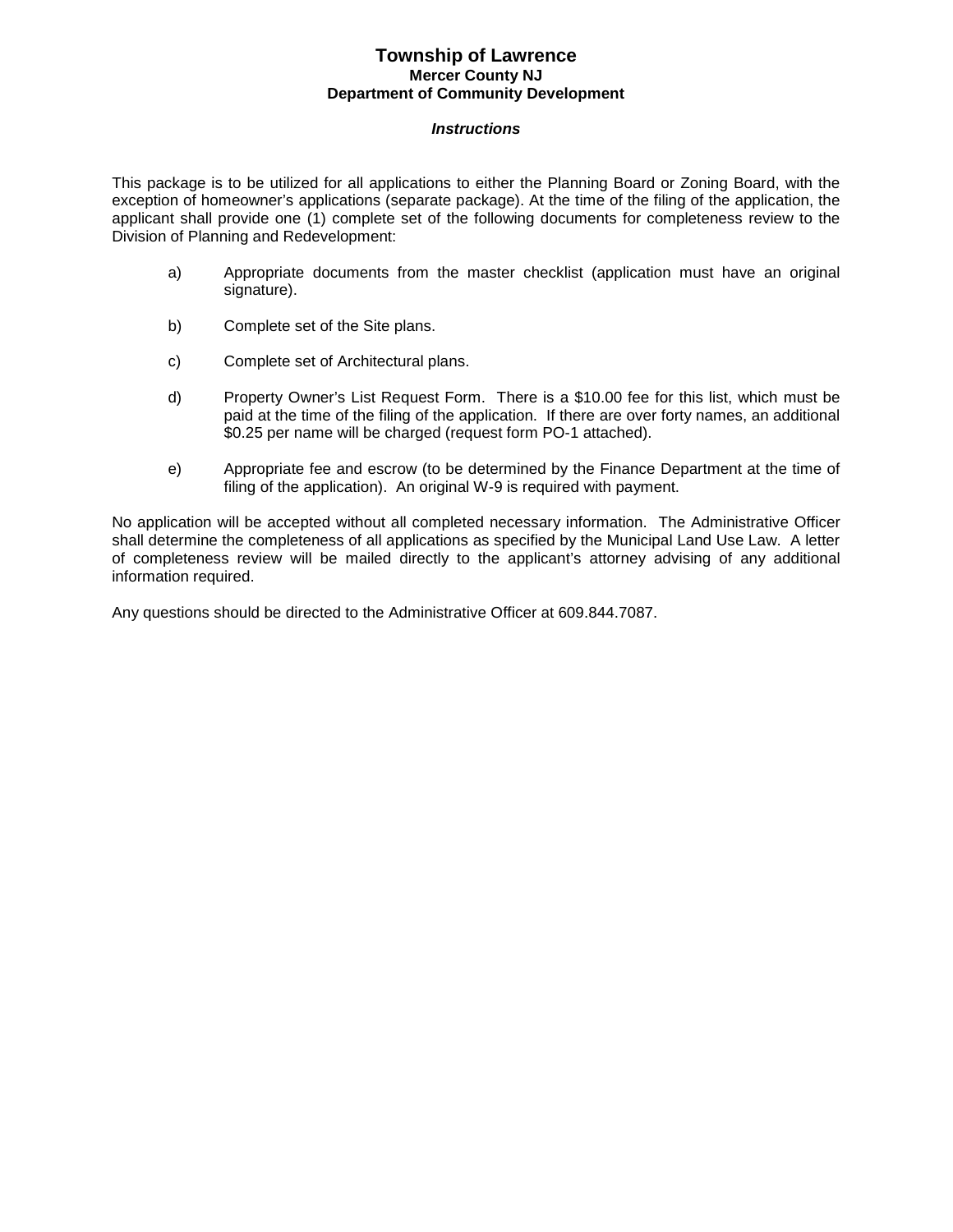### **Land Use Application Master Checklist**

|                          |               | Name of Applicant: Name of Applicant Algorithm Assembly Assembly Assembly Assembly |                          |
|--------------------------|---------------|------------------------------------------------------------------------------------|--------------------------|
|                          |               | Block No. _______ Lot No(s) _________                                              |                          |
|                          |               | <b>Required for all applications:</b>                                              | <b>Complete form:</b>    |
|                          |               | <b>General Information</b>                                                         | Form G-1                 |
|                          |               | Certifications<br>Taxpayer Identification number & certification                   | Form C-1<br>IRS form W-9 |
|                          |               |                                                                                    |                          |
|                          |               | Type of approval sought (check all as appropriate):                                |                          |
| $\left($                 | $\mathcal{C}$ | Appeal from decision of Administrative Officer                                     | Form A-1                 |
| $\overline{\phantom{a}}$ |               | <b>Bulk Variance (parcel)</b>                                                      | Form B-1                 |
| $\overline{(}$           | $\mathcal{E}$ | Bulk Variance (signage)                                                            | Form B-2                 |
| $\overline{\phantom{a}}$ | $\mathcal{E}$ | Bulk Variance (homeowner)                                                          | Form B-3                 |
| $\overline{(}$           | $\mathcal{E}$ | <b>Contribution Disclosure Statement</b>                                           | Form DS-1                |
| (                        |               | <b>Conditional Use</b>                                                             | N/A                      |
| $\overline{(}$           |               | Informal                                                                           | N/A                      |
| $\overline{(}$           |               | Interpretation                                                                     | N/A                      |
| $\overline{ }$           | $\lambda$     | Lot Consolidation                                                                  | N/A                      |
| $\overline{(}$           |               | Site Plan, Informal                                                                | N/A                      |
| $\overline{(}$           |               | Site Plan, Waiver                                                                  | N/A                      |
| $\overline{(}$           | $\lambda$     | Site Plan, Minor                                                                   | N/A                      |
| $\overline{\phantom{a}}$ | $\mathcal{E}$ | Site Plan, Preliminary Major                                                       | N/A                      |
| $\overline{(}$           | $\lambda$     | Site Plan, Final Major                                                             | N/A                      |
| $\overline{(}$           | $\lambda$     | Subdivision, Minor                                                                 | N/A                      |
| (                        | $\mathcal{E}$ | Subdivision, Preliminary Major                                                     | N/A                      |
| $\overline{(}$           | $\mathcal{E}$ | Subdivision, Final Major                                                           | N/A                      |
| $\overline{(}$           | $\mathcal{E}$ | Use Variance                                                                       | Form U-1                 |
| (                        |               | Other (specify)                                                                    | N/A                      |
|                          |               | List all accompanying material:                                                    |                          |
|                          | Description   |                                                                                    | Number Submitted         |

#### **List name & address of all expert witnesses expected to testify:**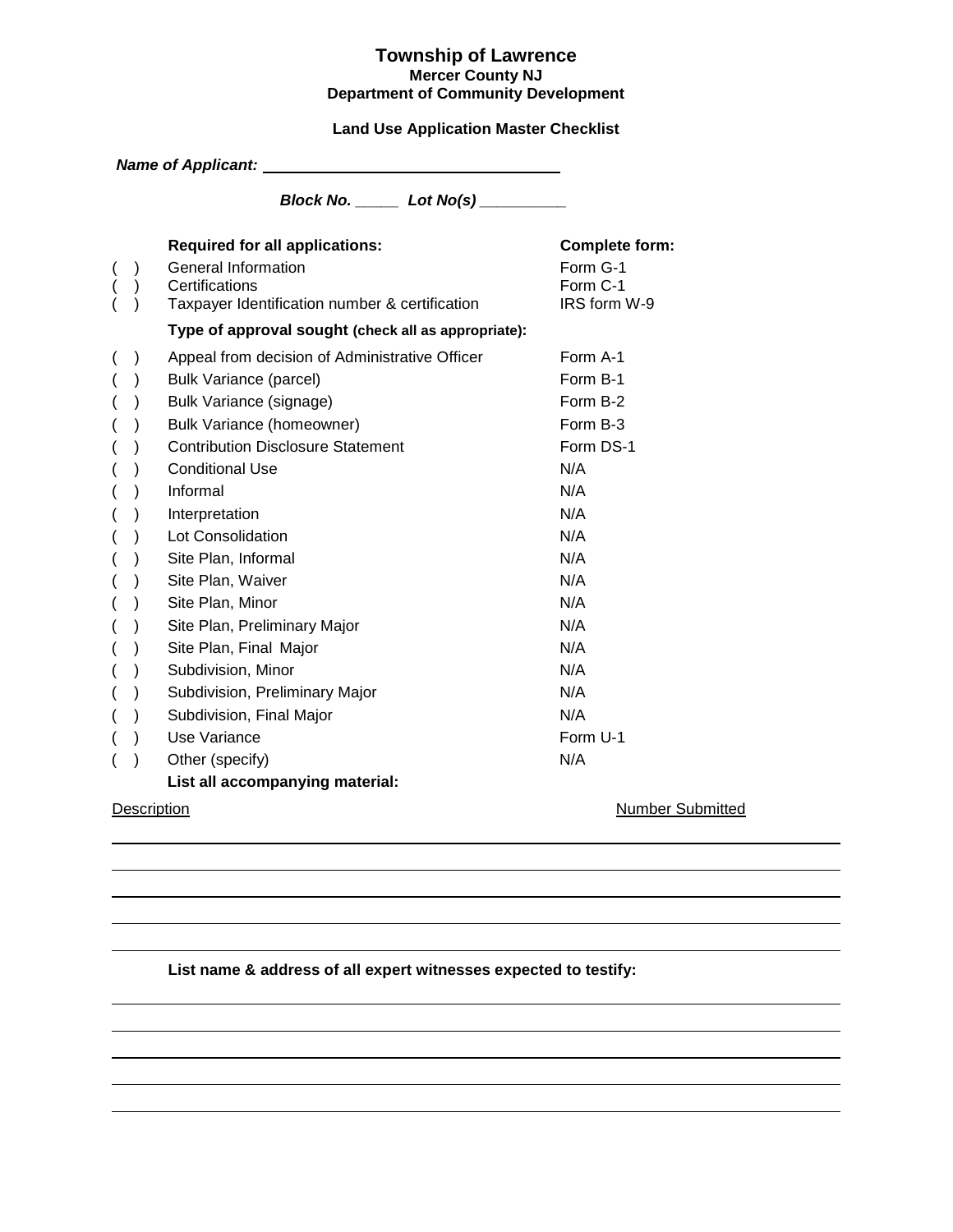| <b>General Information</b><br><b>Applicant:</b>                                             |                                                                                                                       |  |       |                                |                                                   |                                                 |
|---------------------------------------------------------------------------------------------|-----------------------------------------------------------------------------------------------------------------------|--|-------|--------------------------------|---------------------------------------------------|-------------------------------------------------|
| Name                                                                                        |                                                                                                                       |  | Phone |                                | <u> 1980 - Jan Samuel Barbara, político e a f</u> |                                                 |
| Address                                                                                     |                                                                                                                       |  | Fax   |                                |                                                   |                                                 |
|                                                                                             |                                                                                                                       |  | Email |                                |                                                   |                                                 |
|                                                                                             | Owner of land (as shown on current tax records):                                                                      |  |       |                                |                                                   |                                                 |
| Name                                                                                        |                                                                                                                       |  | Phone | <u> Alexandria de la conte</u> |                                                   |                                                 |
| Address                                                                                     | <u> 1989 - John Stein, mars and de Brazilian (b. 1989)</u>                                                            |  | Fax   |                                |                                                   |                                                 |
|                                                                                             |                                                                                                                       |  | Email |                                |                                                   |                                                 |
|                                                                                             | Attorney (where applicable):                                                                                          |  |       |                                |                                                   |                                                 |
| Name                                                                                        | <u> 1989 - Johann Harry Harry Harry Harry Harry Harry Harry Harry Harry Harry Harry Harry Harry Harry Harry Harry</u> |  |       | Phone <u>________________</u>  |                                                   |                                                 |
| Address                                                                                     |                                                                                                                       |  | Fax   |                                |                                                   |                                                 |
|                                                                                             |                                                                                                                       |  | Email |                                | <u> 1989 - Johann Barbara, martxa a</u>           |                                                 |
|                                                                                             |                                                                                                                       |  |       |                                |                                                   |                                                 |
|                                                                                             | Engineer (where applicable):                                                                                          |  |       |                                |                                                   |                                                 |
| Name                                                                                        | the contract of the contract of the contract of the contract of the contract of the contract of                       |  |       | Phone <u>________________</u>  |                                                   |                                                 |
| Address                                                                                     | <u> 1989 - Johann Barn, mars ann an t-Amhainn an t-Amhainn an t-Amhainn an t-Amhainn an t-Amhainn an t-Amhainn an</u> |  | Fax   |                                | <u> 1989 - Johann Barbara, martin a</u>           |                                                 |
|                                                                                             |                                                                                                                       |  | Email |                                |                                                   |                                                 |
|                                                                                             |                                                                                                                       |  |       |                                |                                                   |                                                 |
| If the applicant is a corporation or partnership, list the names and addresses of all stock | holders or partners owning a 10% or greater interest in said corporation or partnership in                            |  |       |                                |                                                   |                                                 |
|                                                                                             | accordance with P.L.1977 Ch.336.                                                                                      |  |       |                                |                                                   |                                                 |
|                                                                                             |                                                                                                                       |  |       |                                |                                                   |                                                 |
| <b>Location of Land:</b>                                                                    |                                                                                                                       |  |       |                                |                                                   |                                                 |
|                                                                                             |                                                                                                                       |  |       |                                |                                                   |                                                 |
|                                                                                             |                                                                                                                       |  |       |                                |                                                   | <u> 1986 - John Stone, amerikansk politiker</u> |
|                                                                                             | Zoning designation of parcel (see Zoning Map):                                                                        |  |       |                                |                                                   |                                                 |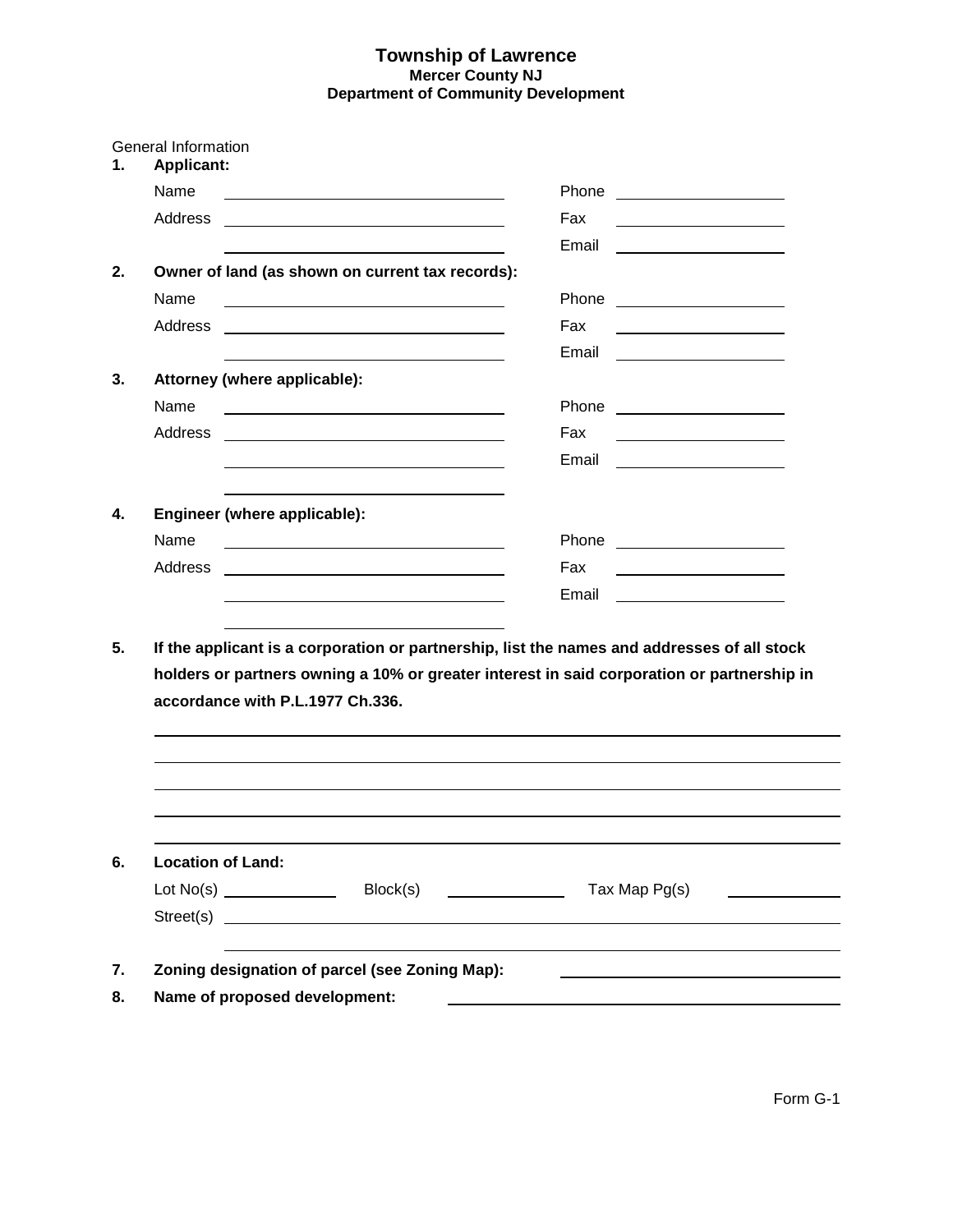#### *Certifications*

#### **Certification of applicant:**

I/we do hereby certify that all statements made herein and in any documents submitted herewith are true and accurate.

Applicant's signature **Date** Date **Date** 

(Print or type name)

#### **Owner's consent to filing of application:**

If the applicant is not the owner of the property, have owner sign below or file with the application a letter signed by the owner consenting to the application.

I am the current owner of the subject property and am aware of and consent to the filing of this application.

Owner's signature Date

(Print or type name)

#### **Acceptance of reasonable review & inspection costs:**

I/we do hereby agree to pay all reasonable costs for professional review of the plan(s) and material submitted herewith and for subsequent township inspection of any improvements to be constructed in connection therewith or future bond releases, where such inspection is required.

Applicant's signature **Date** Date **Date** 

(Print or type name)

#### **Authorization for township officials to enter upon property:**

I/we do hereby grant authorization to township officials, including Planning or Zoning Board members, to enter upon the subject property for the purpose of inspection related to this application.

Owner's signature Date

(Print or type name)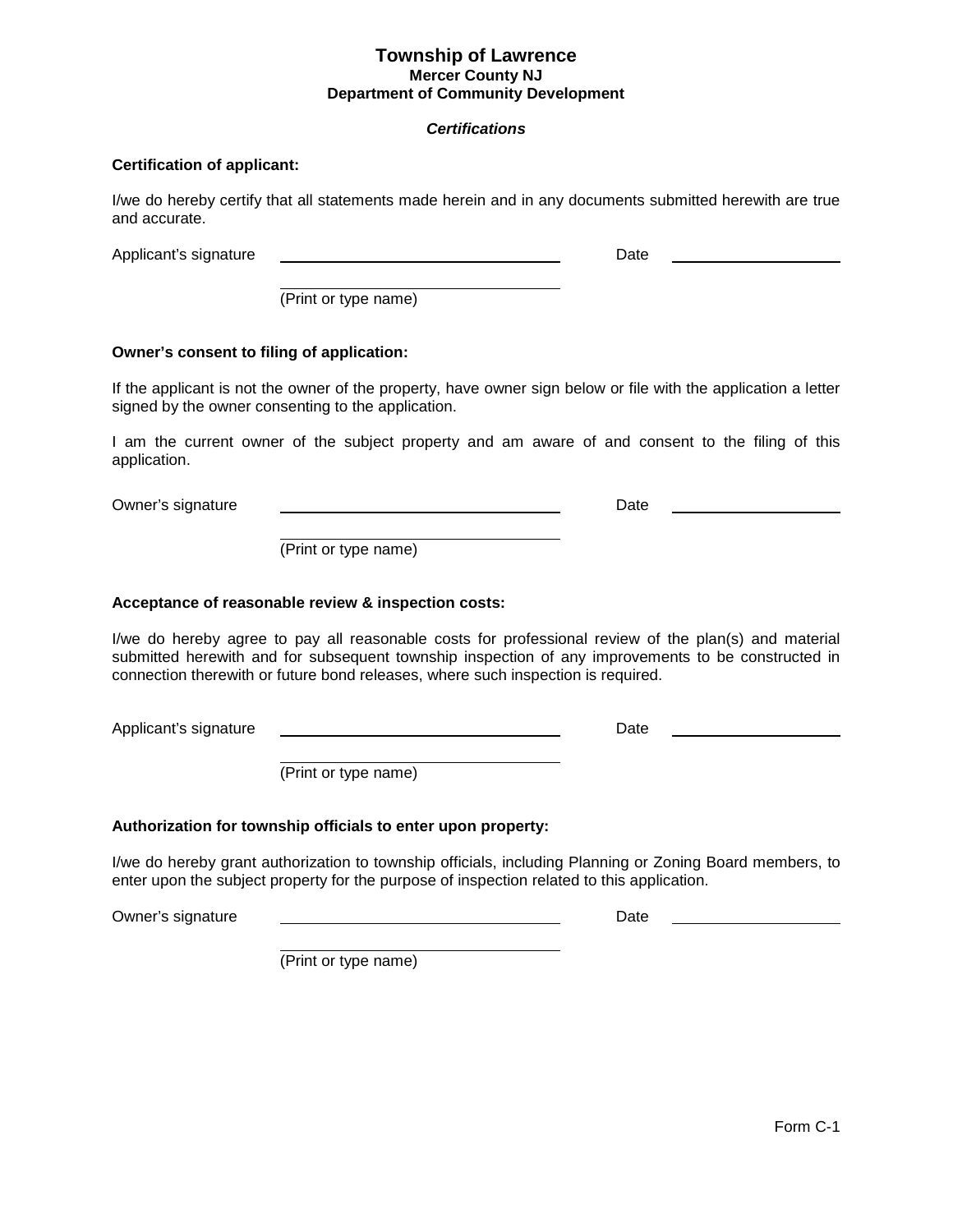### *Bulk Variance (Parcel)*

### **Existing and proposed property dimensions as compared to the zoning ordinance requirements:**

|                                      | <b>Permitted for</b><br>zone in which<br>property is<br>located | <b>Permitted for</b><br>zone where<br>proposed use<br>is allowed (1) | <b>Existing</b> | <b>Proposed</b> | <b>Extent of</b><br>variance<br>requested |
|--------------------------------------|-----------------------------------------------------------------|----------------------------------------------------------------------|-----------------|-----------------|-------------------------------------------|
| <b>LOT DATA</b>                      |                                                                 |                                                                      |                 |                 |                                           |
| Lot Area                             | <b>SF</b>                                                       | <b>SF</b>                                                            | <b>SF</b>       | <b>SF</b>       | <b>SF</b>                                 |
| Lot Frontage                         | <b>FT</b>                                                       | <b>FT</b>                                                            | <b>FT</b>       | <b>FT</b>       | <b>FT</b>                                 |
| Lot Width                            | <b>FT</b>                                                       | <b>FT</b>                                                            | <b>FT</b>       | <b>FT</b>       | <b>FT</b>                                 |
| Lot Depth                            | <b>FT</b>                                                       | <b>FT</b>                                                            | <b>FT</b>       | <b>FT</b>       | <b>FT</b>                                 |
| <b>Parking Spaces</b>                |                                                                 |                                                                      |                 |                 |                                           |
| Floodplain Buffer<br>(if applicable) | <b>FT</b>                                                       | <b>FT</b>                                                            | <b>FT</b>       | <b>FT</b>       | <b>FT</b>                                 |
| <b>Total Impervious</b><br>Coverage  | $\frac{0}{0}$                                                   | $\%$                                                                 | $\frac{0}{0}$   | $\frac{0}{0}$   | $\frac{0}{0}$                             |
| <b>PRINCIPAL</b><br><b>BUILDING</b>  |                                                                 |                                                                      |                 |                 |                                           |
| Front Yard setback                   | <b>FT</b>                                                       | <b>FT</b>                                                            | <b>FT</b>       | <b>FT</b>       | <b>FT</b>                                 |
| Left Side Yard setback               | <b>FT</b>                                                       | <b>FT</b>                                                            | <b>FT</b>       | <b>FT</b>       | <b>FT</b>                                 |
| Right Side Yard setback              | <b>FT</b>                                                       | <b>FT</b>                                                            | <b>FT</b>       | <b>FT</b>       | <b>FT</b>                                 |
| Rear Yard setback                    | <b>FT</b>                                                       | <b>FT</b>                                                            | <b>FT</b>       | <b>FT</b>       | <b>FT</b>                                 |
| Floor Area Ratio                     |                                                                 |                                                                      |                 |                 |                                           |
| <b>Building Height</b>               | <b>FT</b>                                                       | <b>FT</b>                                                            | <b>FT</b>       | <b>FT</b>       | <b>FT</b>                                 |
| <b>ACCESSORY</b><br><b>BUILDING</b>  |                                                                 |                                                                      |                 |                 |                                           |
| Side Yard setback                    | <b>FT</b>                                                       | <b>FT</b>                                                            | <b>FT</b>       | <b>FT</b>       | <b>FT</b>                                 |
| Rear Yard setback                    | <b>FT</b>                                                       | <b>FT</b>                                                            | <b>FT</b>       | <b>FT</b>       | <b>FT</b>                                 |
| Dist. to Other Building              | <b>FT</b>                                                       | <b>FT</b>                                                            | <b>FT</b>       | <b>FT</b>       | <b>FT</b>                                 |

**(1) Complete this column with a Use Variance application only**

**Mark any pre-existing variance with an " \* ".**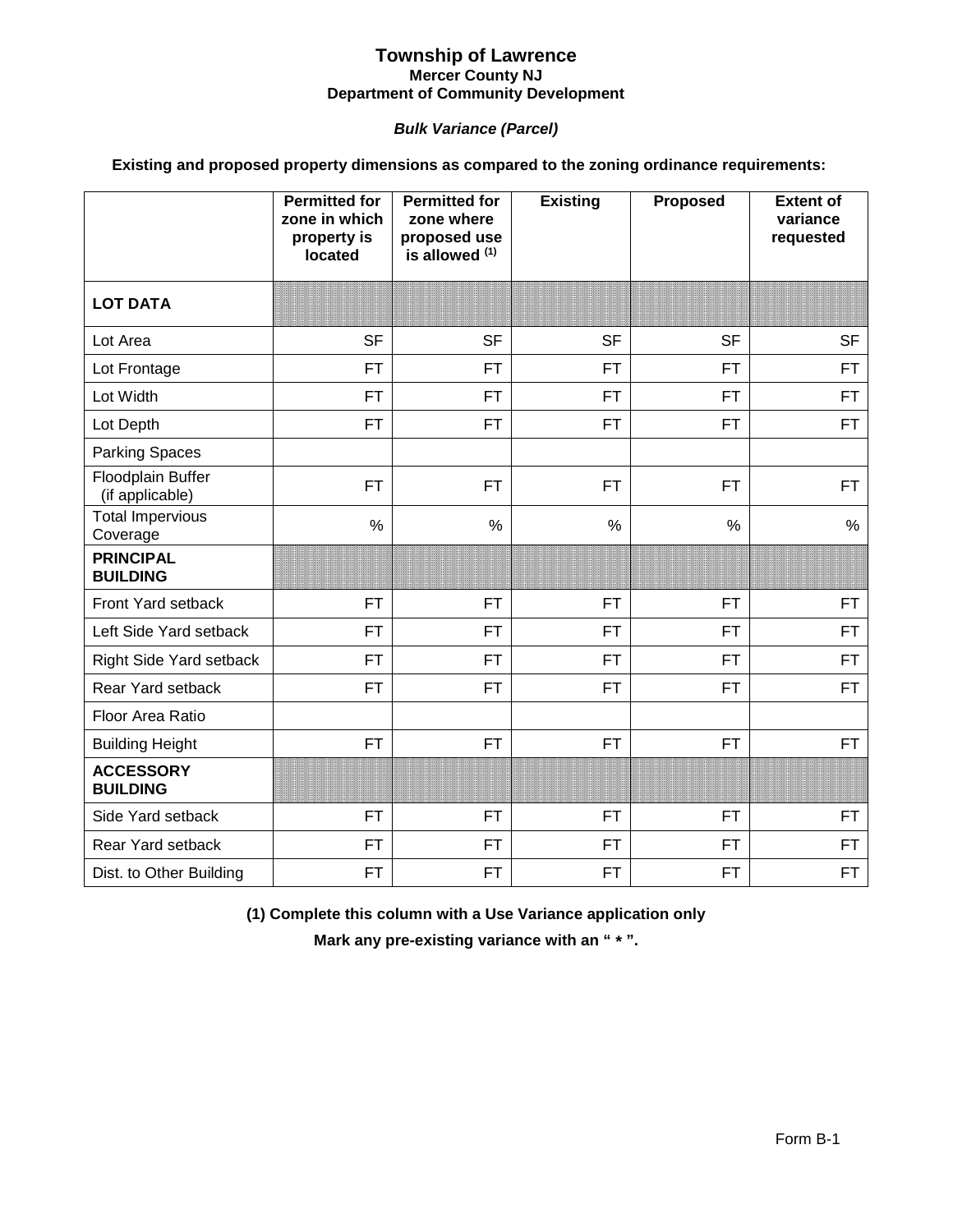### *Bulk Variance (Signage)*

**Existing and proposed signage requirements as compared to the zoning ordinance requirements:**

|                          | <b>Permitted for</b><br>zone in which<br>property is<br>located | <b>Existing</b> | <b>Proposed</b> | <b>Extent of</b><br>variance<br>requested |
|--------------------------|-----------------------------------------------------------------|-----------------|-----------------|-------------------------------------------|
| <b>Freestanding Sign</b> |                                                                 |                 |                 |                                           |
| Number                   |                                                                 |                 |                 |                                           |
| Area                     | <b>SF</b>                                                       | <b>SF</b>       | <b>SF</b>       | <b>SF</b>                                 |
| Setback                  | FT                                                              | FT              | FT.             | FT.                                       |
| Height                   | <b>FT</b>                                                       | FT              | FT.             | FT                                        |
|                          |                                                                 |                 |                 |                                           |
|                          |                                                                 |                 |                 |                                           |
| <b>Façade Sign</b>       |                                                                 |                 |                 |                                           |
| Number                   |                                                                 |                 |                 |                                           |
| Area                     | <b>SF</b>                                                       | <b>SF</b>       | <b>SF</b>       | <b>SF</b>                                 |
|                          |                                                                 |                 |                 |                                           |
|                          |                                                                 |                 |                 |                                           |

**Mark any pre-existing variance with an " \* ".**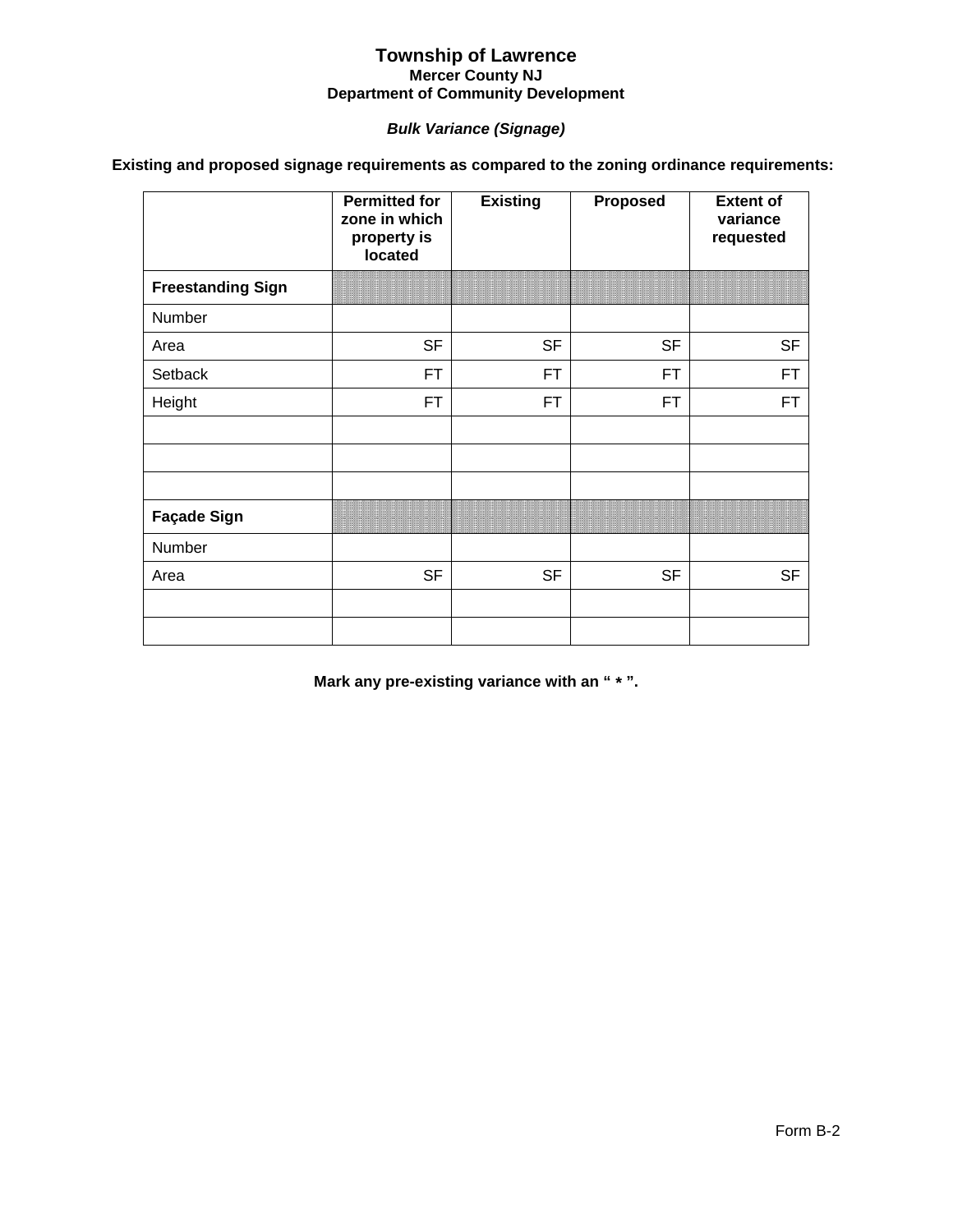### **Use Variance**

|    | Request is hereby made for permission to use, erect, alter, or convert a                         |                               |  |  |  |  |
|----|--------------------------------------------------------------------------------------------------|-------------------------------|--|--|--|--|
|    | contrary to the requirements of $\S$<br><u> 1989 - Johann Barnett, fransk politiker (</u>        | of the Land Use Ordinance, or |  |  |  |  |
|    |                                                                                                  |                               |  |  |  |  |
|    |                                                                                                  |                               |  |  |  |  |
|    |                                                                                                  |                               |  |  |  |  |
|    |                                                                                                  |                               |  |  |  |  |
| 1. | List the zoning districts in which the proposed use is allowed:                                  |                               |  |  |  |  |
|    |                                                                                                  |                               |  |  |  |  |
| 2. | Describe the existing structure(s) located on the property and their current use:                |                               |  |  |  |  |
|    |                                                                                                  |                               |  |  |  |  |
| 3. | Describe the type and use of the structures located on the properties surrounding the subject    |                               |  |  |  |  |
|    |                                                                                                  |                               |  |  |  |  |
|    |                                                                                                  |                               |  |  |  |  |
|    |                                                                                                  |                               |  |  |  |  |
| 4. | Has there been any previous appeal, request, or application to this or any other Township Boards |                               |  |  |  |  |
|    | or the Building Inspector involving these premises?                                              |                               |  |  |  |  |
|    | <b>Example ST</b><br><u>na mga No</u>                                                            |                               |  |  |  |  |
|    | If Yes, state the nature, date, application no. and disposition of said matter.                  |                               |  |  |  |  |
|    |                                                                                                  |                               |  |  |  |  |
|    |                                                                                                  |                               |  |  |  |  |
|    |                                                                                                  |                               |  |  |  |  |
|    |                                                                                                  |                               |  |  |  |  |
|    |                                                                                                  |                               |  |  |  |  |
|    |                                                                                                  |                               |  |  |  |  |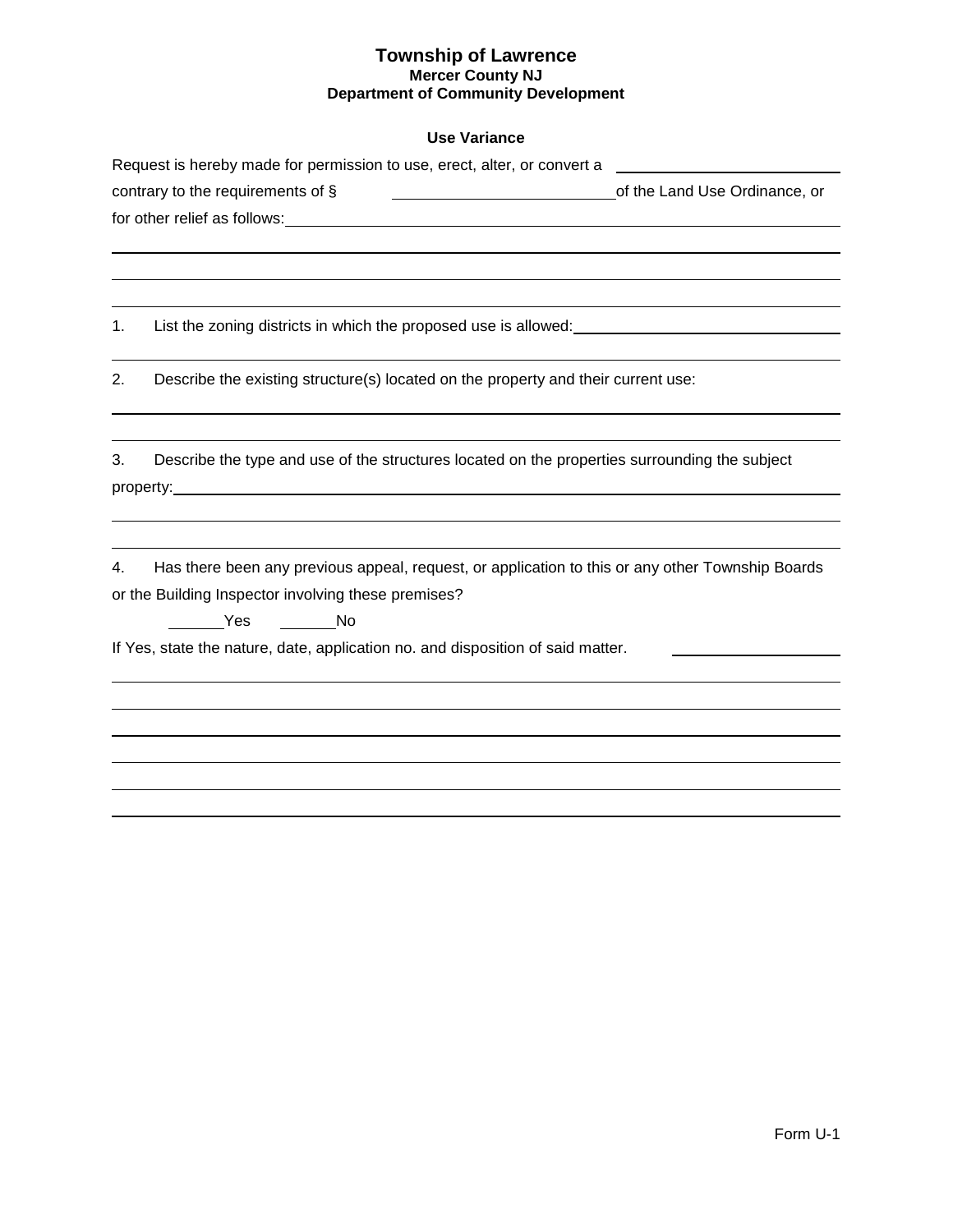### *Appeal from decision of Administrative Officer*

#### **NOTICE OF APPEAL**

| TAKE NOTICE that the undersigned, owner of premises in the Township of Lawrence designated               |  |
|----------------------------------------------------------------------------------------------------------|--|
| on township tax map page ______ as Block(s) ________________________ Lot(s) ______________("Premises"),  |  |
|                                                                                                          |  |
|                                                                                                          |  |
| and has permission of the owner and has sought relief from the administrative officer, hereby appeals to |  |
| the Zoning Board of Adjustment from the order, determination, or decision of said administrative officer |  |
|                                                                                                          |  |
|                                                                                                          |  |
| the reason for that action (attach any correspondence):                                                  |  |
|                                                                                                          |  |
|                                                                                                          |  |
|                                                                                                          |  |

TAKE FURTHER NOTICE that you are hereby required to immediately transmit to the Secretary of the Zoning Board of Adjustment and the statute in which such case made and provides.

Dated:

Appellant

**(NOTE: THIS NOTICE OF APPEAL MUST BE SERVED UPON THE ADMINISTRATIVE OFFICER FROM WHOM THE APPEAL IS TAKEN WITHIN 20 DAYS OF THE DATE OF THE ACTION WHICH IS APPEALED).**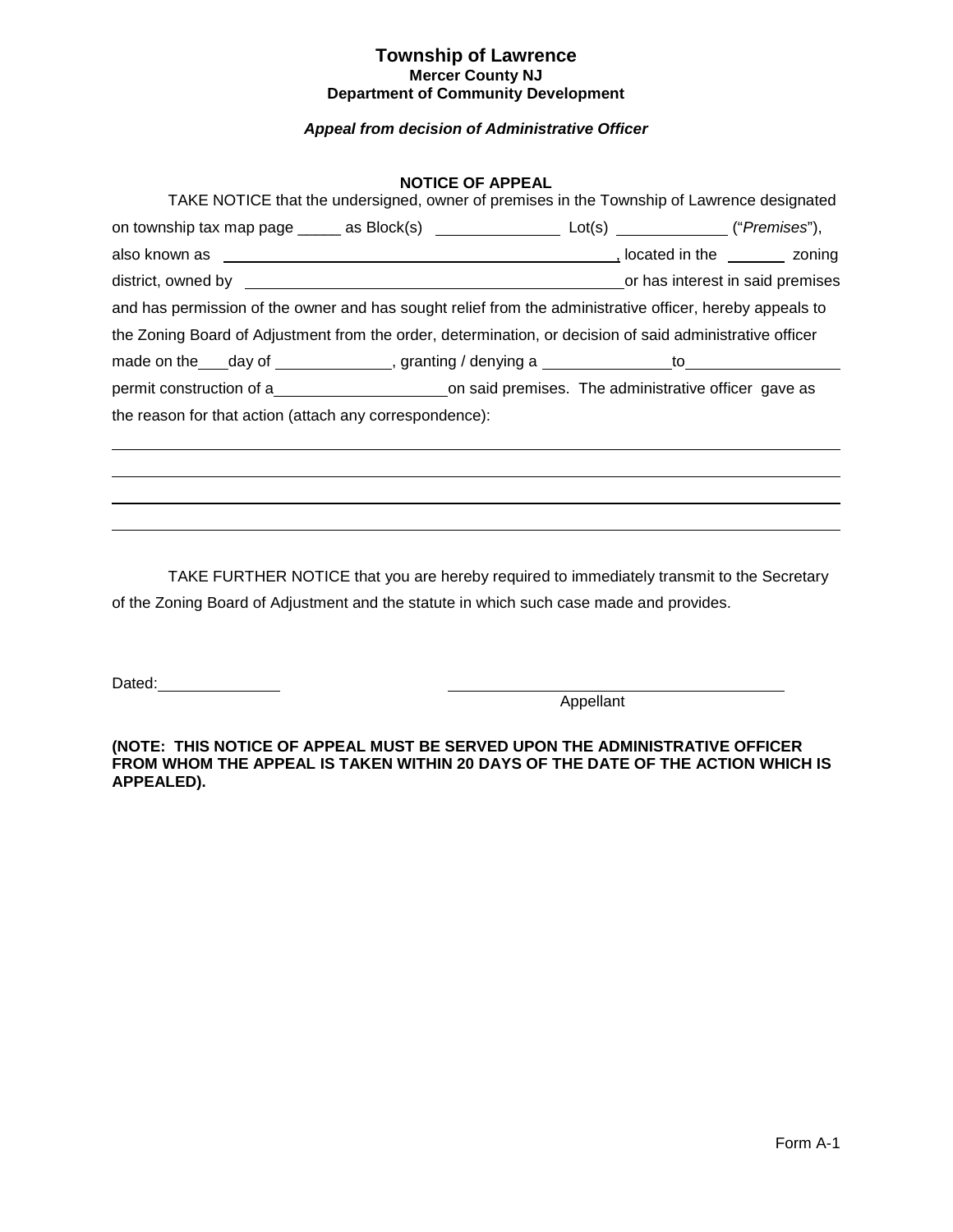Contribution Disclosure Statement

STATE OF NEW JERSEY COUNTY OF MERCER )

) SS

 (name of property owner, developer, redeveloper or professional) law upon (his, her, their) oath, depose and say: I, \_\_\_\_\_\_\_\_\_\_\_\_ a property owner, developer, redeveloper or professional making an application in reference to a property

identified as \_\_\_

| Property address | Block | $\mathsf{cot}(s)$ |
|------------------|-------|-------------------|
|                  |       |                   |

**6.**, being duly sworn according to

am providing representation and/or support for an application for certain approvals to the Planning Board or Zoning Board of Adjustment in the Township of Lawrence, County of Mercer, State of New Jersey do hereby disclose the name of the recipient of any contribution made to or on behalf of any candidate, candidate committee, joint candidates committee and any pledge, promise or other commitment or assumption of liability to make such transfer, in accordance to Lawrence Township Council Ordinance 1949-07, effective September 24, 2007. The disclosure below includes all such contributions made during the time period measuring from four (4) years prior to the filing of this application. I further understand that continuing disclosure is required for such contributions made following the filing of this Contribution Disclosure Statement during the approval process and hereby agree that prior to granting of final approval of the application, I will amend the disclosure statement if such further contributions are made.

(Signature)

Sworn to and Subscribed before

me this \_\_\_\_\_\_\_\_\_\_\_\_\_\_\_\_\_\_\_day of

 $\overline{\phantom{a}}$  20  $\overline{\phantom{a}}$ 

(Notary Public)

Form DS-1 Page 1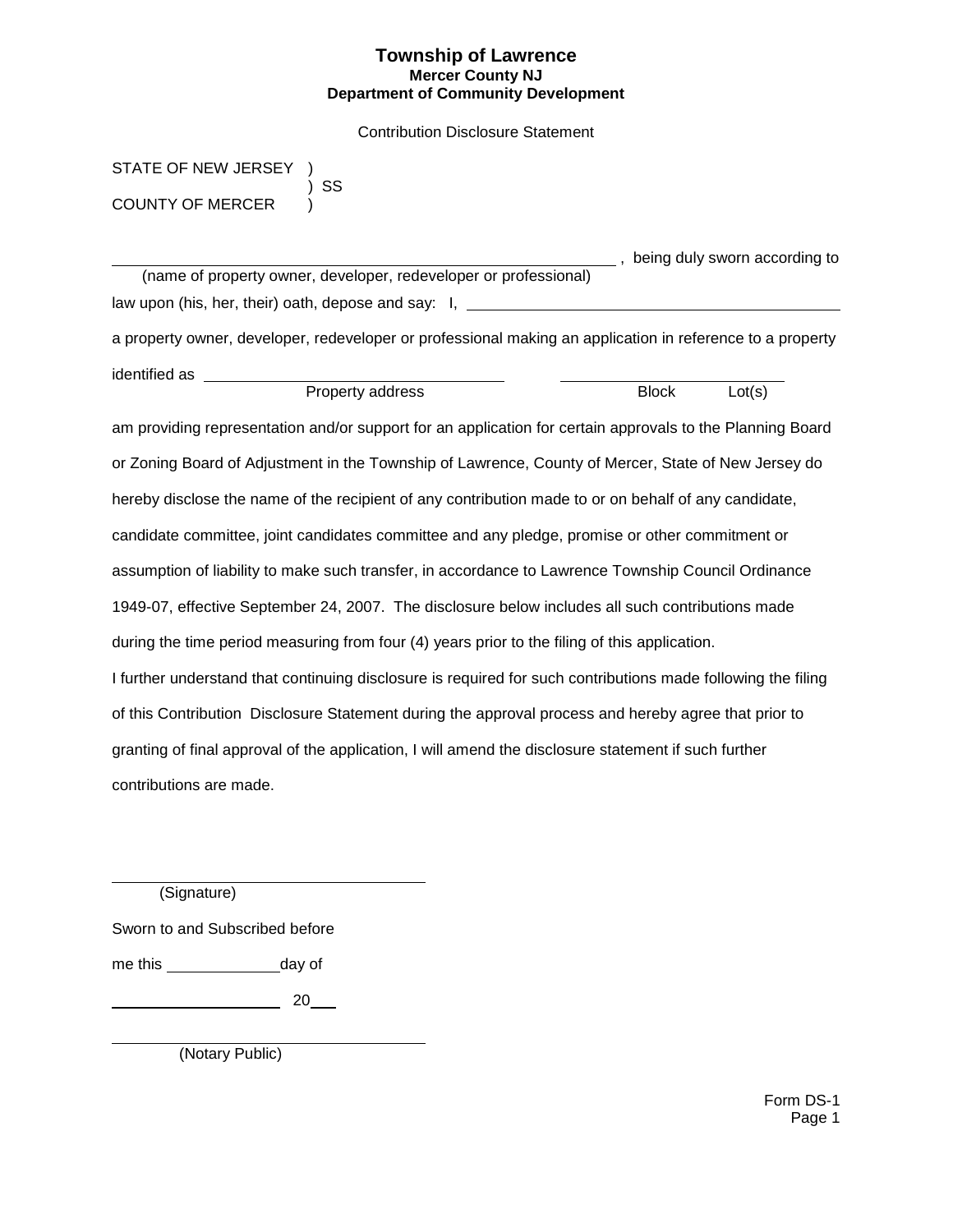### **Contribution Disclosure Statement**

| <b>RECIPIENT</b> | <b>AMOUNT</b> | <b>DATE</b> |
|------------------|---------------|-------------|
|                  |               |             |
|                  |               |             |
|                  |               |             |
|                  |               |             |
|                  |               |             |
|                  |               |             |
|                  |               |             |
|                  |               |             |
|                  |               |             |
|                  |               |             |
|                  |               |             |
|                  |               |             |
|                  |               |             |
|                  |               |             |
|                  |               |             |
|                  |               |             |
|                  |               |             |
|                  |               |             |
|                  |               |             |

Provide additional pages as necessary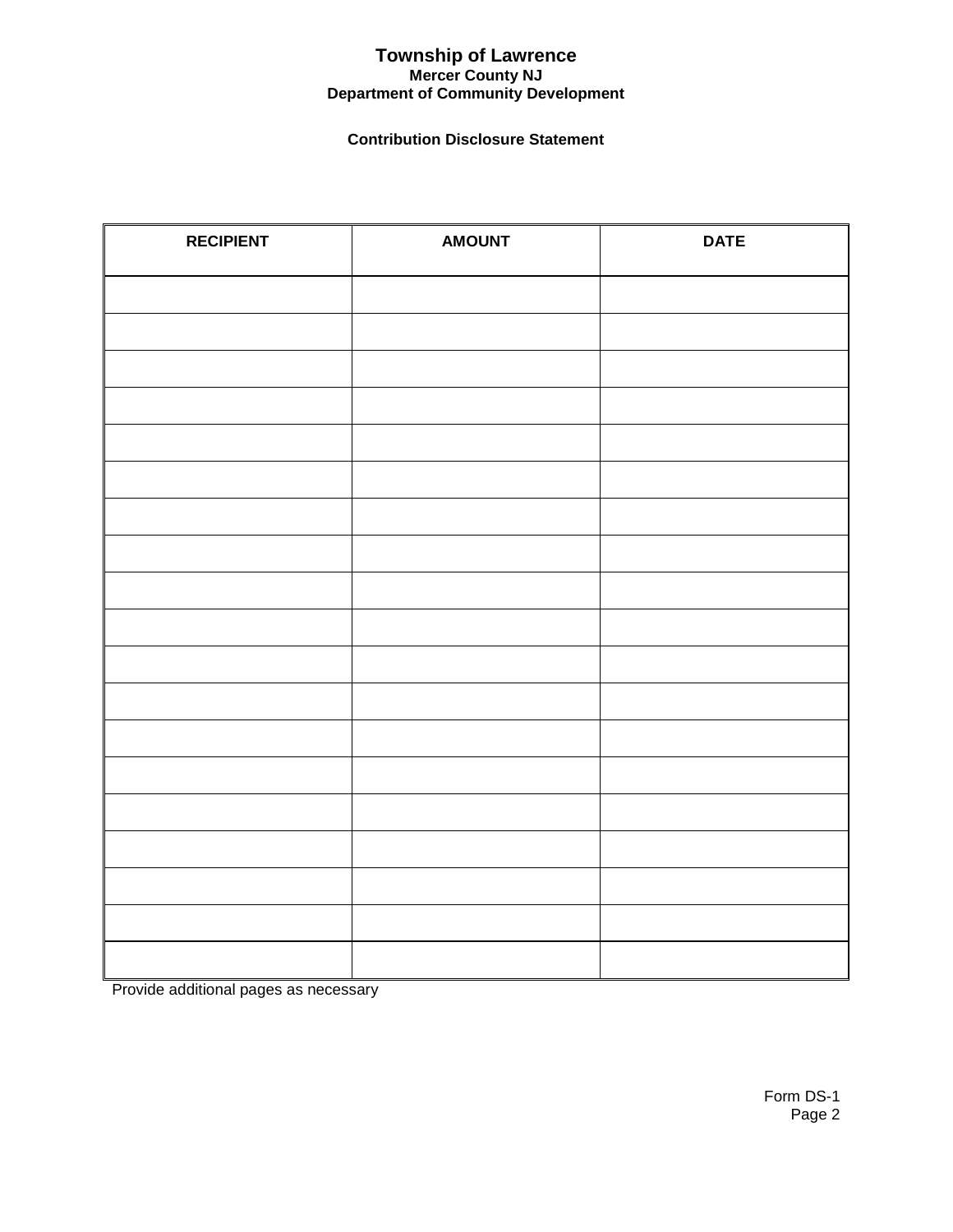#### **NOTICE TO ALL APPLICANTS**

Lawrence Township would like to offer applicants an explanation of our escrow accounting system so that they may better understand our practices prior to filing an application with our Zoning or Planning Board.

There are two cost components to the application submission  $-$  the application fee and the escrow deposit. The application fee is a non-refundable charge to cover direct administrative expenses.

The escrow deposit is authorized by State law and is established to cover the costs of professional services including engineering, legal, planning and other expenses connected with the review of an application and the appearance before the Zoning or Planning Boards. Some professional services are provided by in-house staff and other services by outside consultants. The law provides that the costs of outside consultant services are recovered in full and in-house staff services are recovered at double the staff member's hourly compensation. The initial escrow deposit established by Lawrence Township is almost always less than the Township's cost to complete the application process. When an escrow account is depleted, the applicant must replenish the account.

The Township sends invoices quarterly on escrow accounts. Please be advised, however, that any charges in excess of the escrow deposit must be paid in full at each of the following stages – before plans are approved, before a building permit is issued, and before a Certificate of Occupancy is issued.

We hope that this assists you in understanding the costs associated with the application process. If you need further assistance, please contact the Finance Office at 609/844-7010.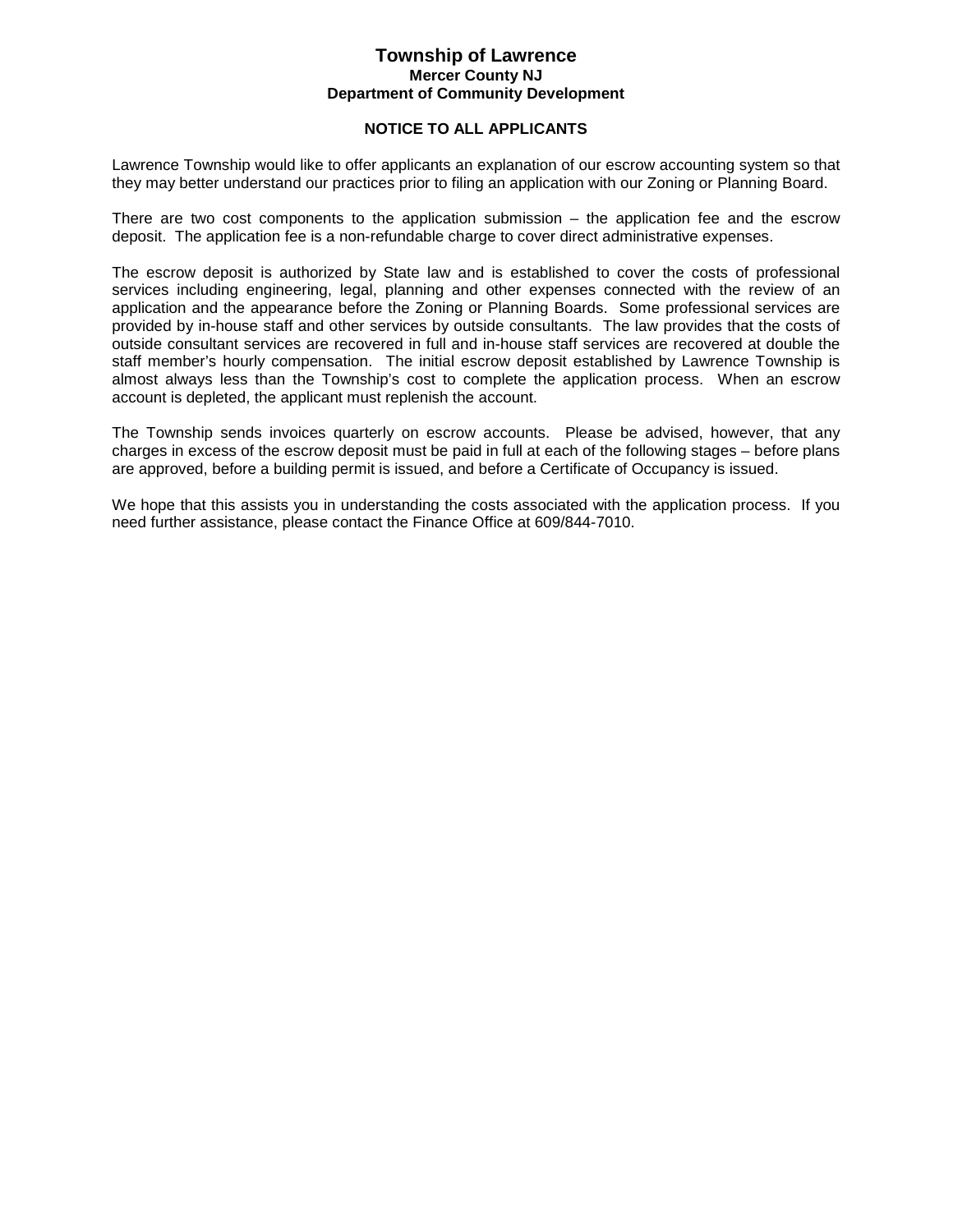### **Property Owner's List Request Form**

| TO:        | Department of Engineering |                                                          | Date                                                         |
|------------|---------------------------|----------------------------------------------------------|--------------------------------------------------------------|
|            |                           |                                                          |                                                              |
|            |                           | Please prepare a list of property owners within 200' of: |                                                              |
|            |                           | Block Lot(s) Lot(s)                                      | Tax Map Page(s)                                              |
|            |                           |                                                          | Application No.                                              |
| Applicant: | Name:                     |                                                          |                                                              |
|            | Address:                  |                                                          |                                                              |
|            | Phone No.:                |                                                          | <u> 1989 - Johann Barbara, martxa eta idazlea (h. 1989).</u> |
|            | E-mail:                   |                                                          |                                                              |
|            |                           |                                                          |                                                              |
| Contact:   | Name:                     |                                                          |                                                              |
|            | Address:                  |                                                          |                                                              |
|            | Phone No.:                |                                                          |                                                              |
|            | E-mail:                   |                                                          |                                                              |

The above list is requested to be provided by the Department of Engineering within seven (7) days as per Ordinance requirements.

-------------------------------------------------------------------------------------------------------------------------------

Please Mail Request to: Township of Lawrence Department of Engineering 2207 Lawrence Road Lawrence Township NJ 08648

Please Note: There is a \$10.00 charge for the list. If the list is over forty (40) names, an additional \$0.25 per name will be charged. No list or recheck of same will be released until the required fee is paid.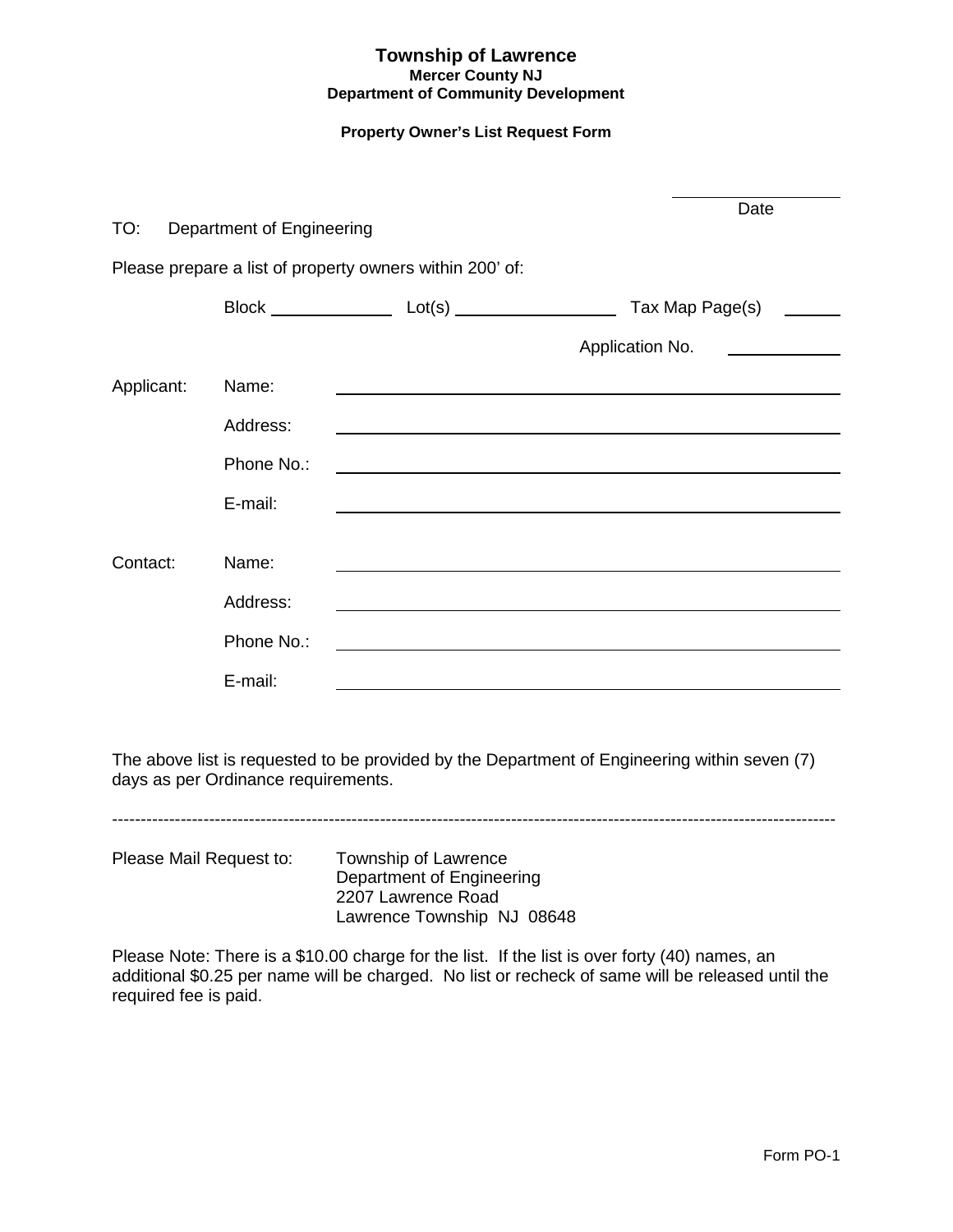#### **AFFIDAVIT OF SERVICE TO NOTICE**

Township of Lawrence ) County of Mercer (1) State of New Jersey )

IN RE: Application of

Application No.

I, \_\_\_\_\_\_\_\_\_\_\_\_\_\_\_\_\_\_\_\_\_\_\_\_\_\_\_\_\_\_, of full age, being duly sworn according to law, upon oath, depose and say: That at least ten (10) days prior to the hearing of this application, I gave or caused to be given written notice thereof, IN THE FORM ATTACHED HERETO, and in the manner herein set forth, to all parties upon whom the New Jersey Revised Statutes require such notice to be served as follows:

- 1. To all property owners within 200' of the property to be affected by this application, by sending said notice by registered or certified mail to the last known address of the property owner or owners as shown by the most recent tax lists of the municipality, or by handing a copy of said notice to said property owner(s); and
- 2. If the property to be affected by this application is situated within 200' of an adjoining municipality, by sending a copy of said notice by registered or certified mail to the Municipal Clerk of such adjoining municipality and the County Planning Board of the County in which said adjoining municipality is located and the County Planning Board of Mercer County.
- 3. If the property to be affected by this application adjoins a County road or other County lands, by sending a copy of said notice by registered or certified mail to the County Planning Board of Mercer County.
- 4. If this application involves property abutting upon or adjacent to a State Highway, by sending a copy of said notice by registered or certified mail to the Commissioner of the New Jersey Department of Transportation.

A true list of names of said property owners, Clerks, boards and/or agencies served, with their addresses, and stating the date and manner of service upon each is as follows: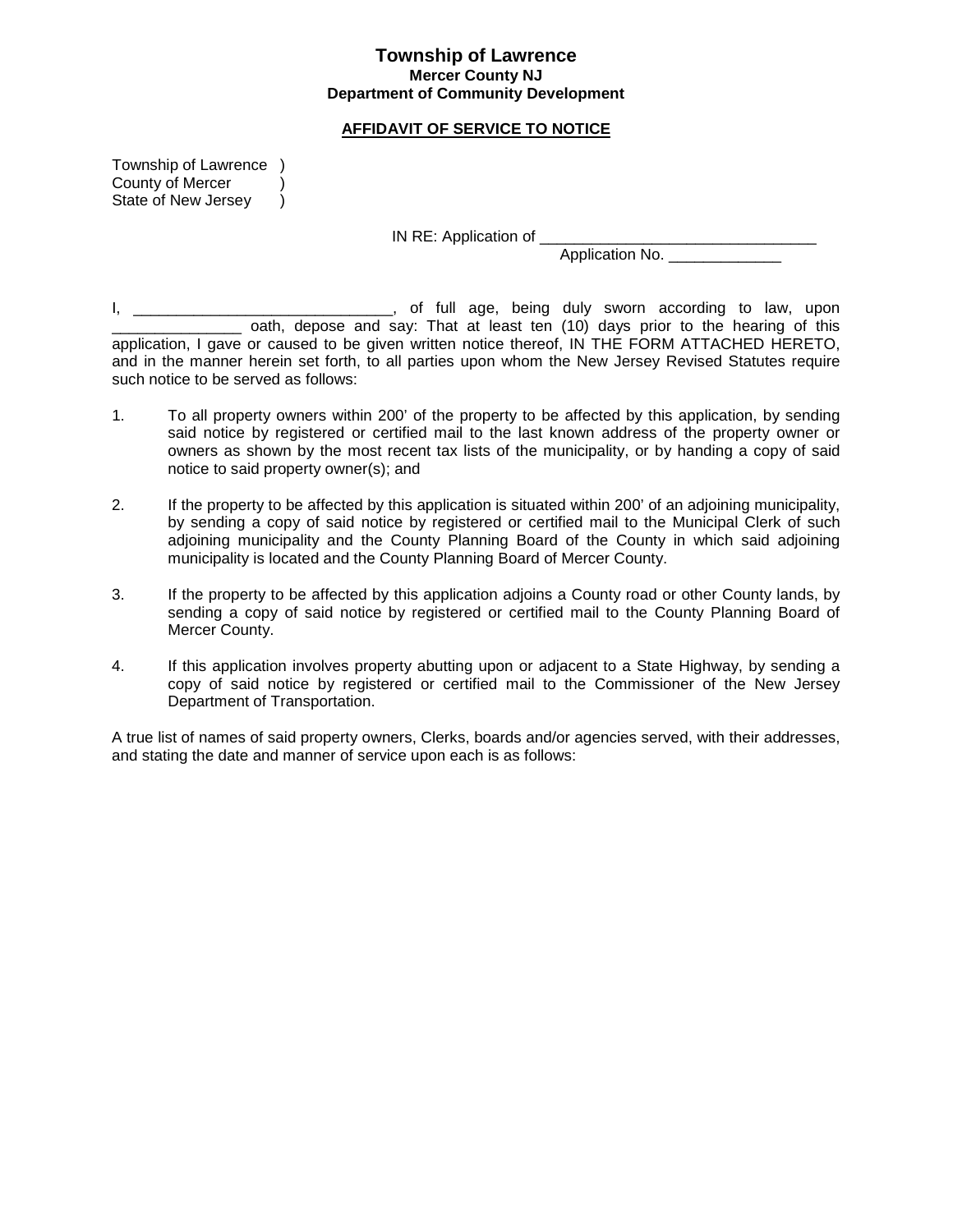| Name/Address                           | Date<br>Served                 | Personal<br>Service | Certified or<br><b>Registered Mail</b> |
|----------------------------------------|--------------------------------|---------------------|----------------------------------------|
|                                        |                                |                     |                                        |
|                                        |                                |                     |                                        |
|                                        |                                |                     |                                        |
|                                        |                                |                     |                                        |
|                                        |                                |                     |                                        |
|                                        |                                |                     |                                        |
|                                        |                                |                     |                                        |
|                                        |                                |                     |                                        |
|                                        |                                |                     |                                        |
|                                        |                                |                     |                                        |
|                                        |                                |                     |                                        |
|                                        |                                |                     |                                        |
|                                        |                                |                     |                                        |
|                                        |                                |                     |                                        |
|                                        |                                |                     |                                        |
|                                        |                                |                     |                                        |
|                                        |                                |                     |                                        |
|                                        |                                |                     |                                        |
|                                        |                                |                     |                                        |
|                                        |                                |                     |                                        |
|                                        |                                |                     |                                        |
|                                        |                                |                     |                                        |
|                                        |                                |                     |                                        |
|                                        |                                |                     |                                        |
|                                        |                                |                     |                                        |
|                                        |                                |                     | Signature Applicant                    |
| Sworn to and subscribed before me this | __ day of _____________, 20__. |                     |                                        |

\_\_\_\_\_\_\_\_\_\_\_\_\_\_\_\_\_\_\_\_\_\_\_\_\_\_\_\_\_\_\_

CAUTION: This affidavit must be filed with the Division of Planning and Redevelopment at least the Friday prior to the meeting at which this application is scheduled.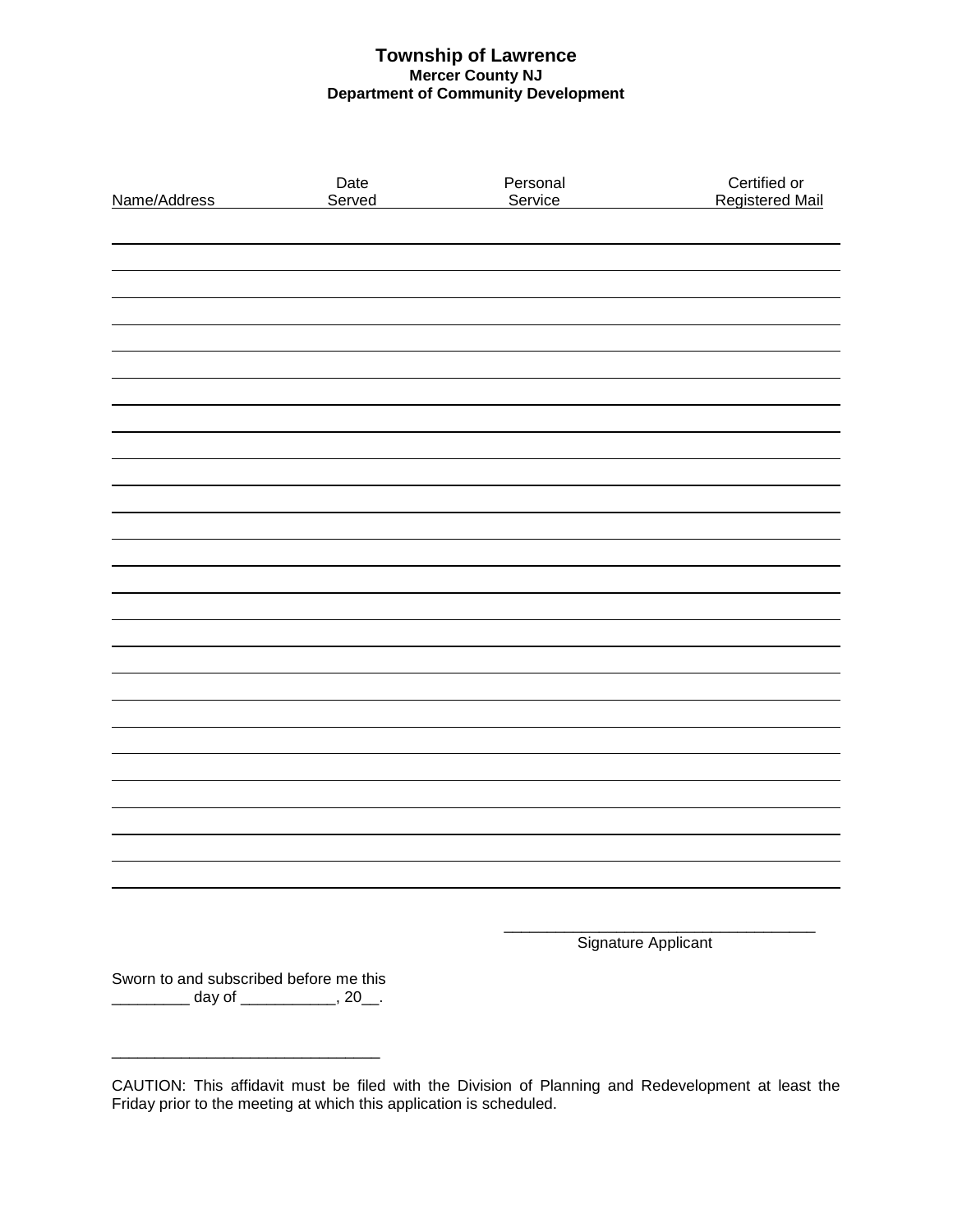### **N O T I C E**

File No.

NOTICE is hereby given that on the \_\_\_\_\_\_\_\_\_\_\_\_ day of \_\_\_\_\_\_\_\_\_\_\_\_\_\_\_\_\_\_\_\_\_, 20\_\_, at 7:00 p.m. in the Lower Level Conference Room of the Municipal Building, 2207 Lawrenceville Road, Lawrence Township NJ 08648, the Lawrence Township \_\_\_\_ Planning Board \_\_\_\_ Zoning Board of Adjustment will hold a hearing on the appeal or application of the undersigned, at which time and place all interested parties will be given an opportunity to be heard:

### **LOCATION OF PREMISES – STREET ADDRESS AND BLOCK(s) / LOT(s):**

#### **NAME OF APPLICANT AND NATURE OF APPEAL OR APPLICATION:**

and any other variances and/or waivers that are found to be required.

Copies of the application and plan are available for inspection at the office of the Lawrence Township Planning and Redevelopment, Municipal Building, weekdays (except holidays), between the hours of 8:30 a.m. and 4:30 p.m.

By: \_\_\_\_\_\_\_\_\_\_\_\_\_\_\_\_\_\_\_\_\_\_\_\_\_\_\_\_\_\_\_\_\_\_\_\_\_\_\_

Appellant or Applicant